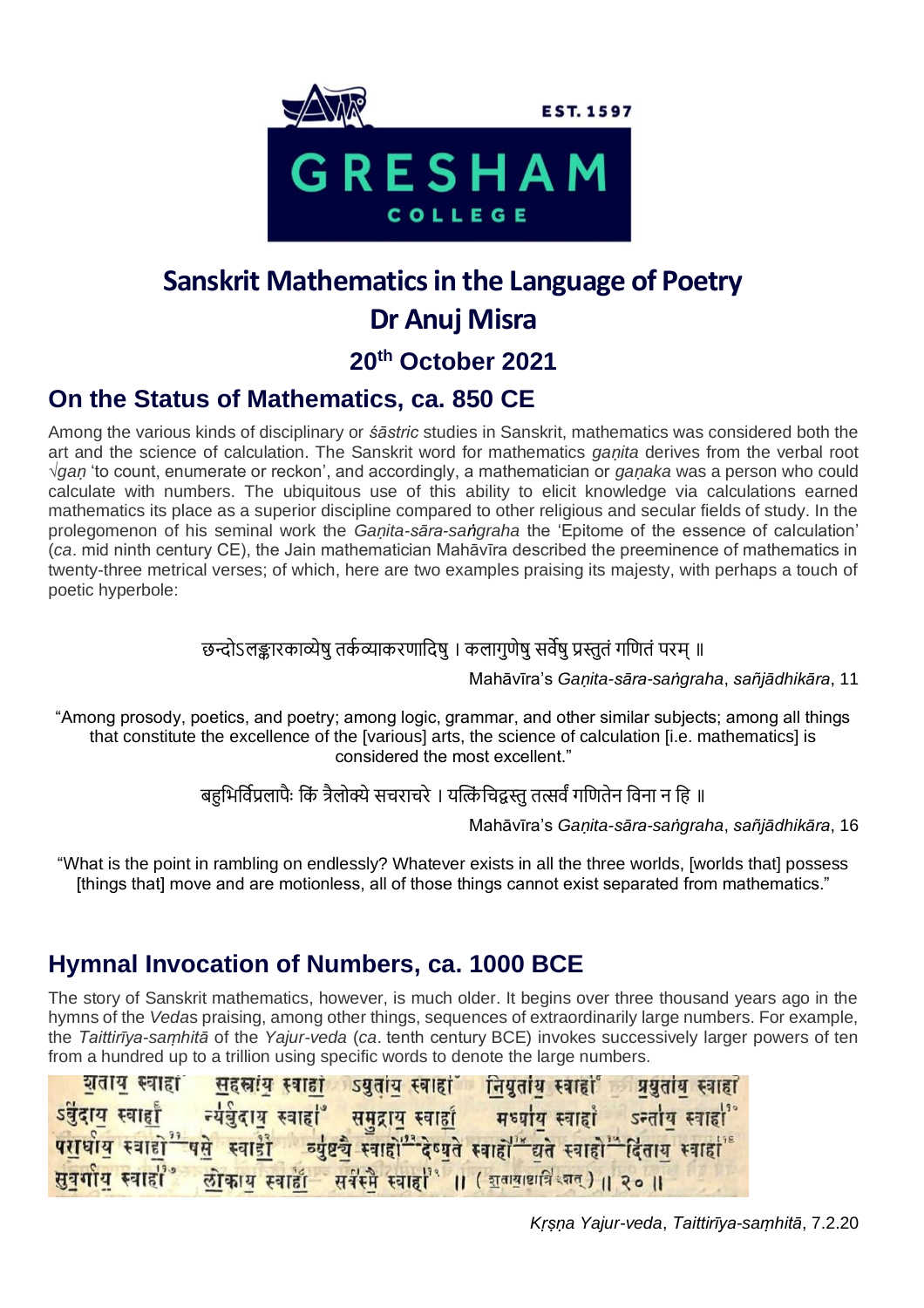

"Hail to a **hundred**, hail to a **thousand**, hail to *ayuta* [**ten thousand**], hail to *niyuta* [**hundred thousand**], hail to *prayuta* [**million**], hail to *arbuda* [**ten million**], hail to *nyarbuda* [**hundred million**], hail to *samudra* [**billion**], hail to *madhya* [**ten billion**], hail to *anta* [**hundred billion**], hail to *parārdha* [**trillion**], hail to dawn, hail to daybreak, hail to him who will rise, hail to the rising, hail to the risen, hail to the heaven, hail to the world, hail to all."

### **Fire Altars and Rules of Cords**

Numbers and their arithmetic offered an opportunity to the Vedic people to connect cosmic dimensions to their sacrificial rituals and propitiatory practices. Often, the types or goals of the fire sacrifices were intimately connected to the shapes of the sacrificial altars built from fire-baked bricks of specific shapes and sizes. For example, the image on page 3 shows the outline of the falcon-shaped fire altar built for the *Ati-rātra agnicayana śrauta* ritual (the 'Overnight heaping of fire') performed as a symbolism of the sacrifice of the cosmic man (Purusa/Prajāpati), through which the universe was created and ordered, and his re-ordering to ensure the continuity of the seasons and the well-being of the ritual's patron or sacrificer. The dimensions of the bricks used in the construction of these fire altars often conformed to the measurements of the body of the sacrifice. The geometry governing their construction was determined by manipulating cords of various lengths attached to wooden stakes. Over time, the manuals of these cord-based measurement techniques came to be known as the *Śulba-sūtra*s, the 'Rules of the cords'.



An outline of the falcon-shaped fire altar built for the *Ati-rātra agni-cayana śrauta* ritual (the 'Overnight heaping of fire') constructed with bricks of specific dimensions (in scaled units of the measurements of the body of the ritual's patron)



Young Brahmin boys modelling the falcon-shaped fire altar in an *Agnicayana* ritual in 2011 in Panjal, Kerala. (Photo courtesy of Professor Michio Yano.)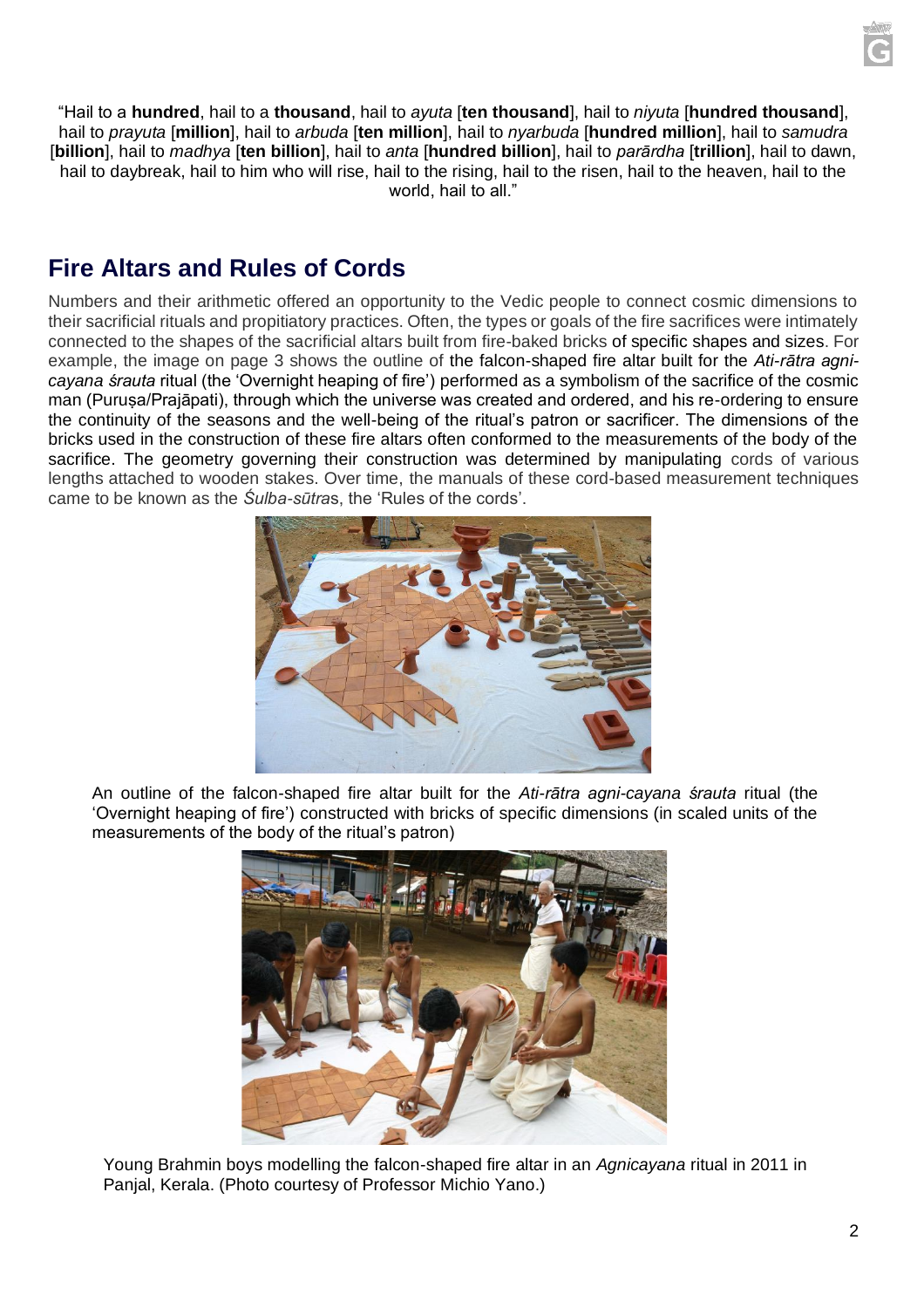

#### **Relation of Areas, Baudhāyana-śulba-sūtra, ca. 800-500 BCE**

The *Baudhāyana-śulba-sũtra* is one of the oldest versions of these manuals of cord-rules, composed *ca.* eight to fifth BCE, and it describes various area-preserving transformations of geometrical shapes like squares, rectangles, trapezium, circles, etc. The knowledge of these transformations, although intimately connected to the construction of the fire altars, led to more general observations in geometry. For example, in the verses 1.12–13 seen below, we find Baudhāyana's expression of the Pythagorean theorem centuries before the birth of its eponymous Greek discoverer.

#### दीर्घचतुरश्रस्याक्ष्णयारज्जुः पार्श्वमानी तिर्यङ्गानी च यत्पृथग्भूते कुरुतस्तद्भयं करोति ।

तासां त्रिकचतुस्कयोर्द्वादशिकपञ्चिकयोः पञ्चदशिकाष्टिकयोः सप्तिकचतुर्विशिकयोर्द्वादशिकपञ्चत्रिंशिकयोः पञ्चदशिकषटत्रिंशिकयोरित्येतासपलब्धिः ।

*Baudhāyana-śulba-sūtra*, 1.12–13

"The cord [equal to] the diagonal of an oblong [i.e., a rectangle] makes [the area] that both the length and width separately [make]. By knowing these [things], the stated construction [is made].

> This is demonstrated in those [rectangles having sides] 3 and 4, 12 and 5, 15 and 8, 7 and 24, 12 and 35, 15 and 36."



#### **Jatā Pātha Recitation Style, ca. 500 BCE**

What is noteworthy in the history of the transmission of these Vedic texts is the preference of orality over the written word. The *Veda*s were meant to be recited, heard, and memorised, and accordingly, their contents were composed in the format of condensed prosaic aphorisms or *sūtra*s, recited with precise pitch-accent variations. The obedience of strict rules of recitation made it easy to memorise and transmit large volumes of text across generations largely uncorrupted, even if their laconic language made understanding their meaning often difficult. Various recitation styles were developed to aid in this process of memorisation, many of which were codified by sequences of numbers, e.g., the *jaṭā-pāṭha* shown here is a style where a pair of words are repeated three times with one repetition being in the inverted order.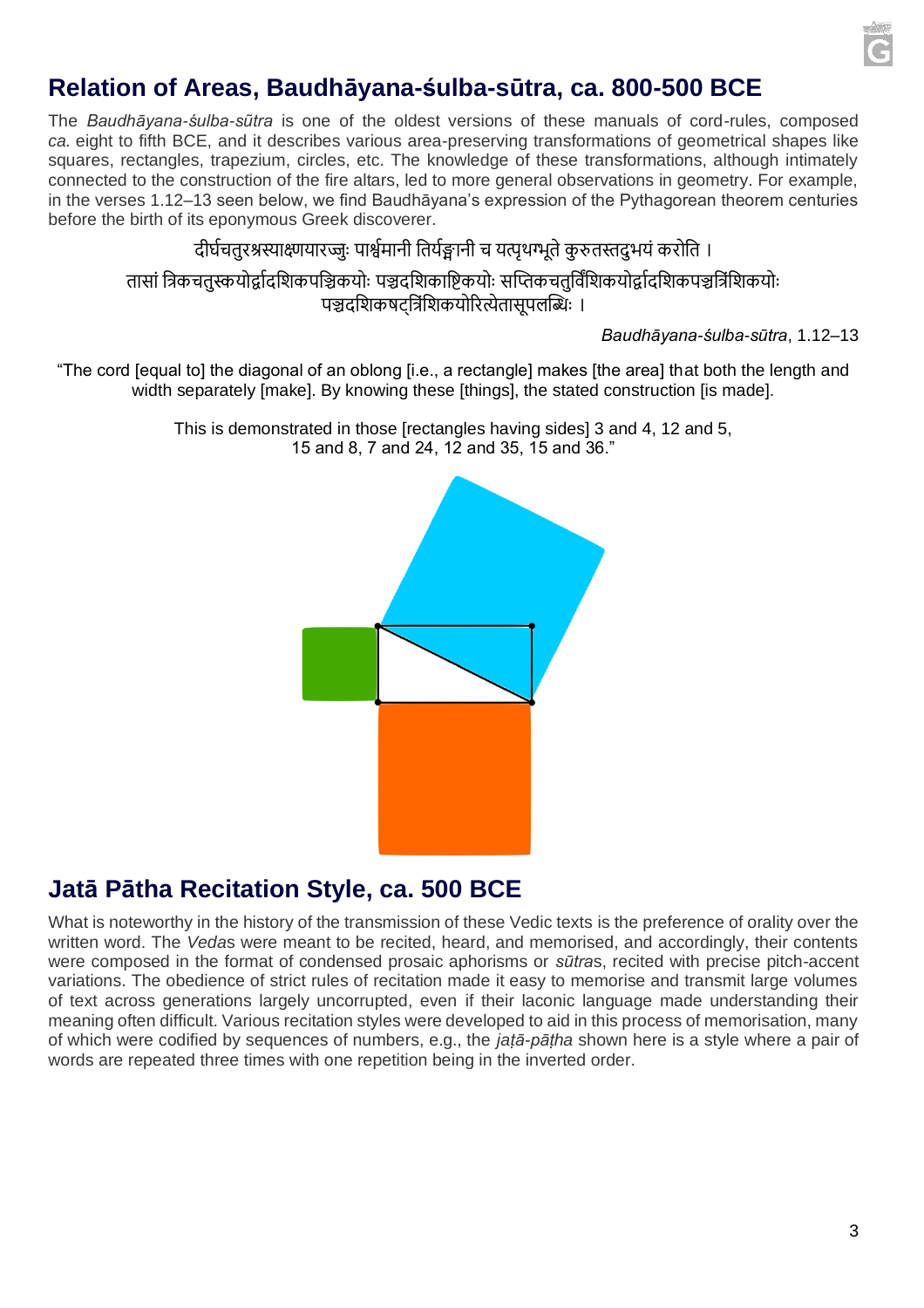1 2<br>...tat savituh savituh tat tat savituh 2 3 3 2 2 3<br>savituh varenyam varenyam savituh savituh varenyam 3 varenyam bhargah bhargah varenyam varenyam bhargah 4 5<br>bhargah devasya devasya bhargah bhargah devasya 5 6 6 5 5 6<br>devasya dhīmahi dhīmahi devasya devasya dhīmahi... *Gāyatrī mantra, Ṛg-veda* 3.62.10

#### **Trisyllabic Metrical Foot or** *Ganas* **of Sanskrit Prosody**

The emphasis on recitation continued into the Classical period of Sanskrit following the standardisation of Sanskrit grammar by Pāṇini in his seminal work, the *Aṣṭhadhyāyī* the 'Eight chapters' (*ca*. fifth century BCE). Increasingly, Sanskrit texts began to be composed in metrical poetry with verses of different lengths in various meters rather than in the short aphoristic style of prosaic *sūtra*s. The sequence of light (unstressed) and heavy (stressed) syllables in each line of the verse specified its metrical signature.

| ma | HH H Molossus            |
|----|--------------------------|
| ya | L H H Bacchius           |
| ra | H L H Amphimacer         |
| ta | <b>HHL</b> Anti-Bacchius |
| na | L L L Tribrach           |
|    | bha H L L Dactylus       |
| ja | L H L Amphibrach         |
|    | sa L L H Anti-Dactylus   |
|    |                          |

Here, to the left, we see the eight possible combinations of a trisyllabic metrical foot or *gaṇa*, where each type is denoted by a specific Sanskrit alphabet, e.g., the molossus meter, represented by the letter *ma* indicates a sequence of all three heavy syllables.

The combination of these eight metrical feet in each line of the verse indicated its specific meter; for example, in the verse shown below, each line has the sequence *ma sa ja sa ta ta* and a final heavy syllable, and this corresponds to the 19-syllabled *śārdūlavikrīḍita* metre, the 'sport of a tiger'.

| ma | sa ja sa |                                                                                              | ta | ta | н |
|----|----------|----------------------------------------------------------------------------------------------|----|----|---|
|    |          | <u>tam · vrn dā ra ka vrn da van di ta pa dam · na tvā · ma taṅ gā na</u> nan                |    |    |   |
| ma |          | sa ja sa ta                                                                                  |    | ta | н |
|    |          | <u>pā tī∙sad ga ni ta_sya~va cmi~ca tu ra</u> ~ <b>prī ti</b> pra <b>dām pra</b> sphu ṭāṃ // |    |    |   |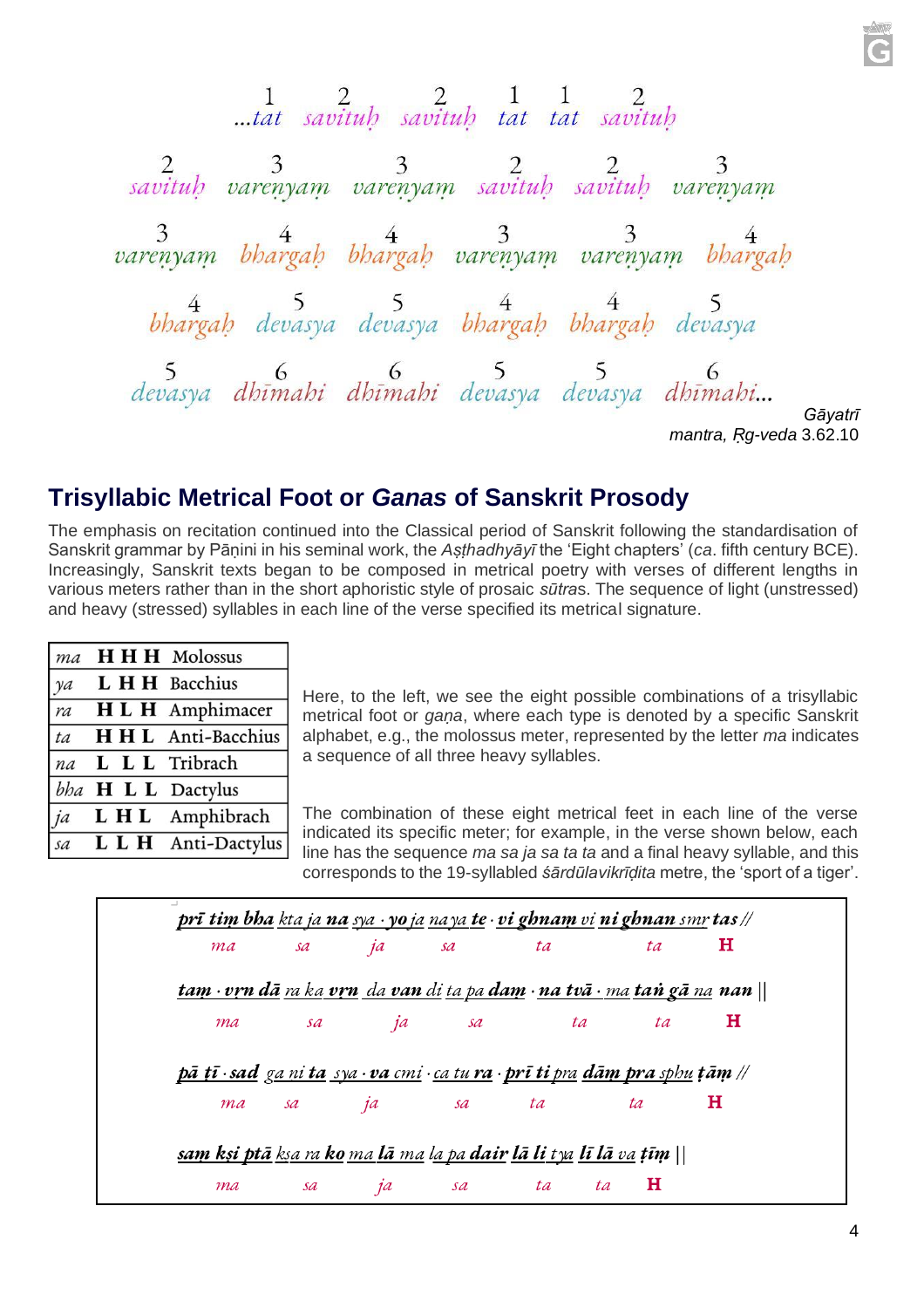

#### (Source: Bhāskara II's *Līlāvatī*, 1)

The combinatorial rules of calculating the distribution of light and heavy syllables in meters of various specific lengths was then as much a question of mathematics as it was perhaps of prosody.

### **Piṅgala's Chandah-śūtra, ca. 300-200 BCE**

In fact, the challenge of composing metrical verses became a mathematical problem for many Sanskrit grammarians. For example, Piṅgala, in his *Chandaḥ-śūtra*s (*ca.* third or second BCE), describes, although cryptically, the number of metrical patterns of a certain length that contain a specified number of light or heavy syllables—in modern mathematical parlance, this is the problem of finding a binomial coefficient *<sup>n</sup>C<sup>p</sup>* where *p*, the number of light or heavy syllables, is an integer lying between 0 and *n*, the total number of syllables.



As we see here, Piṅgala simply claims "Next, full. Next, full, and so on"; his commentator Halayudha (ca. tenth century CE) interprets these two *sūtra*s as generating the *meru-prastāra*, the 'pyramidal expansion' or the so-called Pascal's triangle. The sequence of internal numbers in each row of the pyramid is generated by summing the diagonal entries from the previous row. For a meter of 4 syllables, the entries in the fifth row of the pyramid indicate that there are

- two combinations of all four light or heavy syllables,
- four combinations of three light and one heavy syllable,
- four combinations of three heavy and one light syllable, and
- six combinations of a mixture of three light and three heavy syllables.

In total, there are 16 possible combinations of light and heavy syllables in a meter of 4 syllables.

# **Āryabhata's Āryabhativa, 499 CE**

Around the middle of the first millennium CE, Sanskrit astral sciences (*jyotiṣa*) became the primary vehicle for the advancement of mathematics. The growing complexity of astronomical computations; in particular, those involved in determining the true positions of the planets and the times of the eclipses required more advanced numerical and geometrical techniques. Increasingly, mathematical ideas were elaborated in canonical astronomical treatises (*siddhānta*s) composed in an assortment of metrical stanzas (*padya*s), each with their own inherent rhythmic patterns. For instance, Āryabhaṭa, in his *Āryabhaṭiya* (written at the end of the fifth century CE), describes an algebraic method to find two unknown quantities knowing their difference and their sum in a verse composed in the *āryā* meter.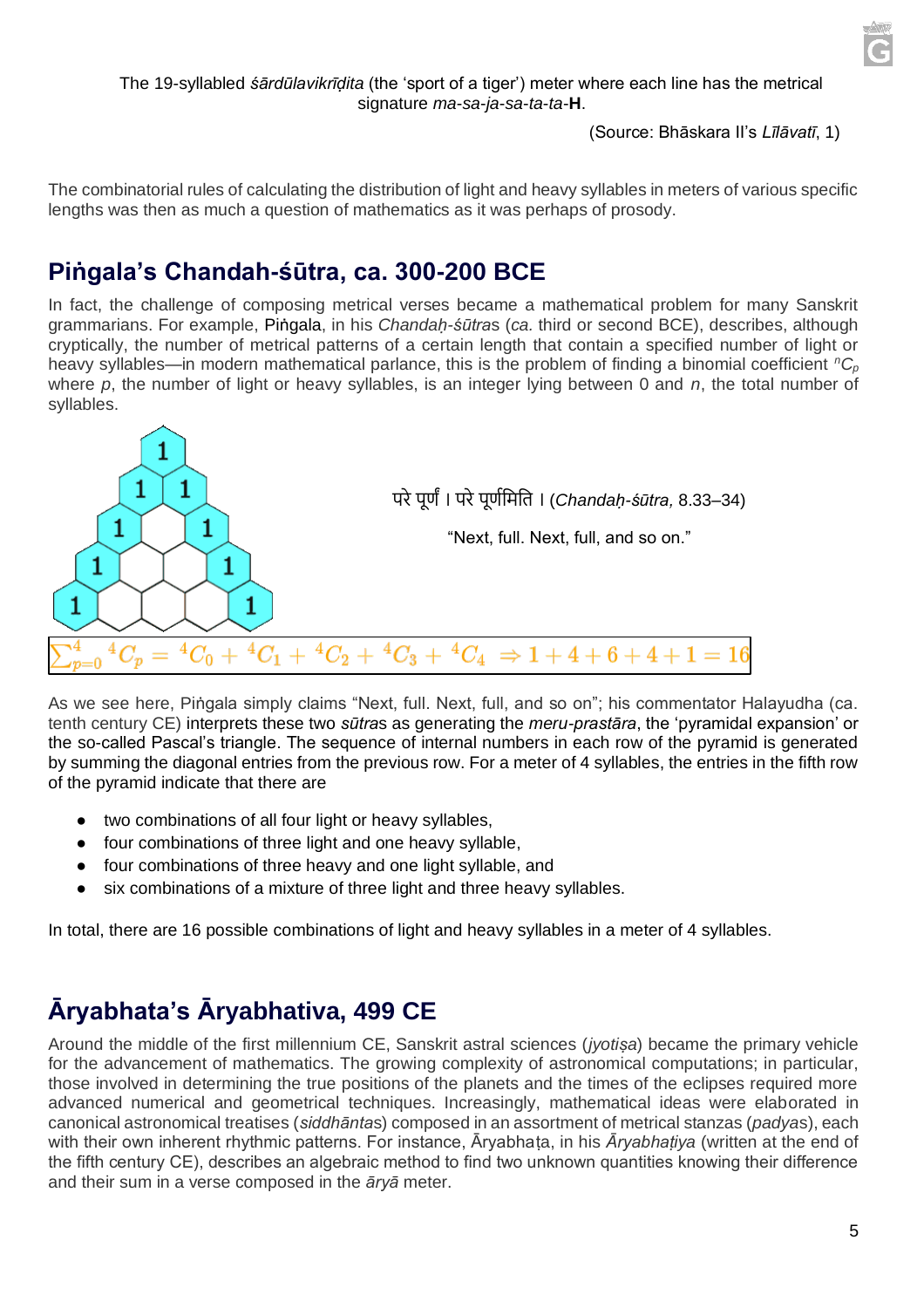

#### द्विकृतिगुणात्संवर्गादु व्यन्तरवर्गेण संयुतान्मूलम् । अन्तरयुक्तं हीनं तदु गुणकारद्वयं दलितम्॥

#### *Āryabhaṭiya* (*gaṇitādhyāya*), 2.24

"The square root of the product [of two quantities] with the square of two as the multiplier [and] increased by the square of the difference of the two, is increased or decreased by the difference, and halved, [this will produce] the two multipliers [of that product]."

In modern terminology, for two unknown quantities *x* and *y*, if their difference (*x-y*) and their product (*x·y*) are known, then, Āryabhaṭa's method computes *x* and *y* as



The *āryā* meter is an extremely popular moraic meter that can be recited in several ways.

## **Bhāskara I's Commentary (629 CE) on Āryabhativa, 2.24**

Indeed, the parsimony of poetic speech often meant that authors themselves (or sometimes, later writers) had to write various kinds of prose commentaries (*vyākhyā*s, *ṭīkā*s, *bhāṣya*s, *udāharaṇa*s etc.) to explain the mathematics expressed in the terse metrical verses (*mūla*) of their canons. This system of writing metrical base texts and subsequent prosaic commentaries constituted much of the standard didactic of technical literature in Classical Sanskrit. The emphasis, however, remained on a verbal presentation of the content a sort of running commentary.

For example, in his commentary on Āryabhaṭa's aforementioned rule to determine two unknown quantities, Bhāskara I glosses the words of the base text to explain their meaning. The style of Bhāskara I's exposition is extremely didactic—first, individual words are explained and then their meaning is brought together to understand the sentence. For instance, to explain the expression *dvikṛtiguṇāt saṃvargād...* (*Āryabhaṭiya*, 2.24 *a*) "The square root **of the product [of two quantities] with the square of two as the multiplier** [and] increased by the square of the difference of the two,...", Bhāskara I says:

द्वयोः कृतिः द्विकृतिः द्विकृतिर्गुणो यस्य स द्विकृतिगुणः तस्माद्दविकृतिगुणात् । कस्मादित्याह संवर्गात् ।...

*dvayoḥ kṛtiḥ dvikṛtiḥ dvikṛtirguṇo yasya sa dvikṛtiguṇaḥ tasmād dvikṛtiguṇāt | kasmādityāha*—*saṃvargāt |...*(*Āryabhaṭiyabhāṣya* on 2.24 *a*)

"*dvikṛti* is the square of two [i.e., 4]; *dvikṛtiguṇa* is that which has the square of two as the multiplier, therefore [the word] *dvikṛtiguṇāt* ['**with the square of two as the multiplier**']. What has this [as its multiplier]? [To this] he [Āryabhaṭa] said *saṃvargād* ['**of the product [of two quantities]**']..."

In effect, Bhāskara I parses Āryabhaṭa's expression *dvikṛtiguṇāt saṃvargāt* as meaning "of the product [of two quantities] with the square of two as the multiplier"; simply put, four times the known product of two unknown quantities.

#### **Bhāskara II's Līlāvatī, ca. 1150 CE**

The connection between poetry and pedagogy is perhaps best demonstrated in the works of the Sanskrit astronomer and mathematician *par excellence* Bhāskara II, commonly called Bhāskarācārya or 'Bhāskara, the teacher', who flourished in the middle of the twelfth century CE. His text on arithmetic (called the *Līlāvatī* or 'playful') and on algebra (called the *Bīja-gaṇita* or 'computing with seeds') are considered two of the most celebrated texts of medieval Sanskrit mathematics. In fact, the renown of these texts meant that they were repeatedly translated into several vernacular and foriegn languages up until the end of the nineteenth century. The mathematical examples in these texts are posed as questions composed in a variety of melodic meters: their dialogical style is one of the main reasons these texts held their appeal for generations of learners of Sanskrit mathematics. For example, Bhāskarācārya poses the question of determining an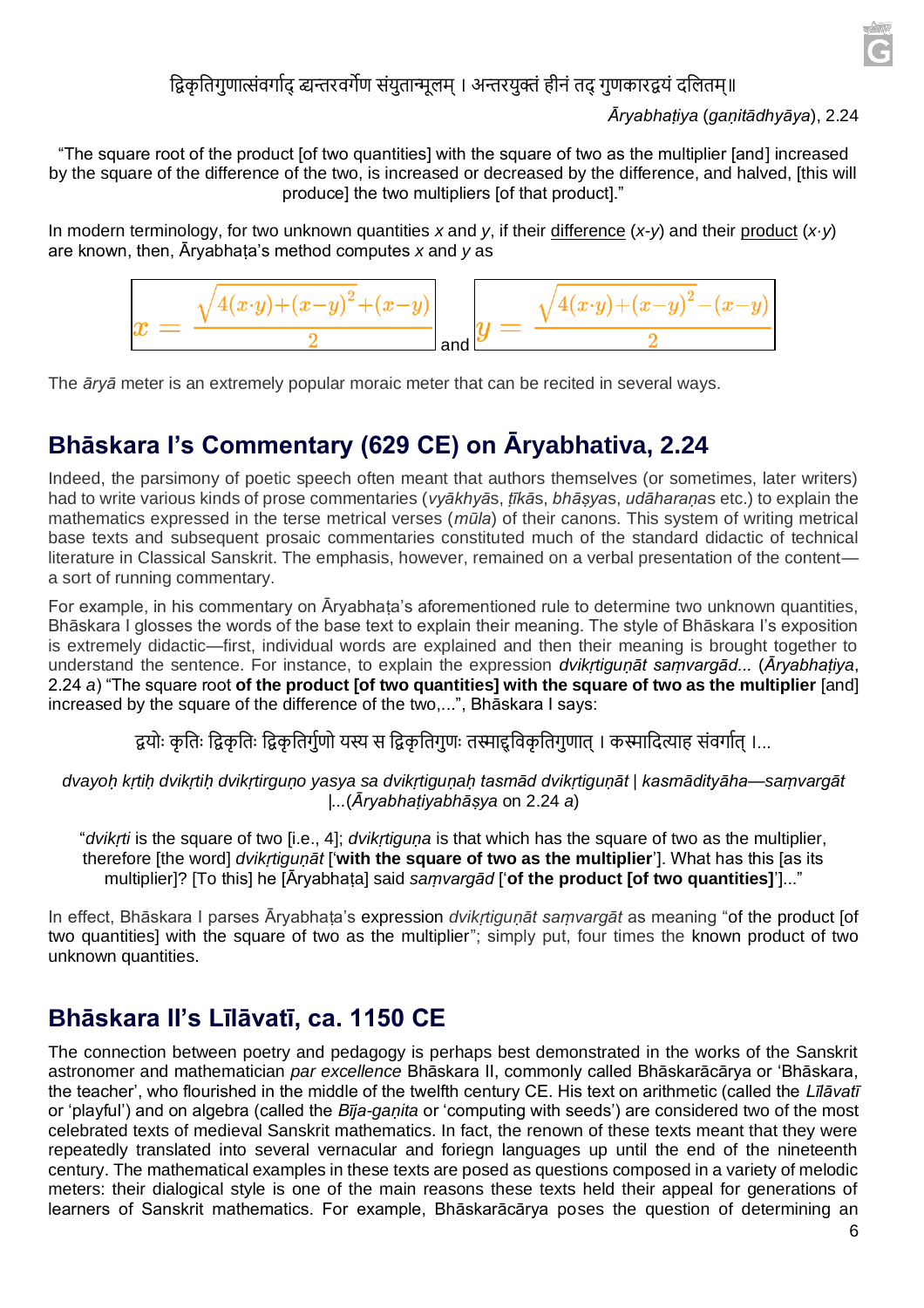unknown quantity in his *Līlāvatī*, with some rather vivid imagery.

हारस्तारस्तरुण्या निधुवनकलहे मौक्तिकानां विशीर्णो भमौ यतस्त्रिभागः शयनतलगतः पञ्चमांशोऽस्य दृष्टः । प्राप्तः षष्ठः सुकेश्या गणक दशमकः संगृहीतः प्रियेण दृष्टं षटकं च सूत्रे कथय कतिपयैर्मौक्तिकैरेष हारः ॥

*Līlāvatī*, 54<sup>1</sup>

"In a quarrel in the act of love making, a young woman's pearl necklace was broken. As a result, a third of the pearls fell to the floor, one fifth were seen on the bed, the fair-haired woman retrieved a sixth, her lover gathered together one tenth, and six [pearls] were seen remaining on the string. O mathematician, tell [then] how many pearls were there in the necklace?"

|         |  |  |  | In modern notations, Bhāskara II's question can be posed as follows: for a total of x pearls in the necklace, |  |  |  |  |  |                                                                |  |
|---------|--|--|--|---------------------------------------------------------------------------------------------------------------|--|--|--|--|--|----------------------------------------------------------------|--|
|         |  |  |  | $\frac{x}{3} + \frac{x}{5} + \frac{x}{6} + \frac{x}{10} = x - 6$                                              |  |  |  |  |  |                                                                |  |
|         |  |  |  |                                                                                                               |  |  |  |  |  | $\Box$ if then what is x? The answer to which is, of course, x |  |
| $= 30.$ |  |  |  |                                                                                                               |  |  |  |  |  |                                                                |  |

This verse is composed in the 21-syllabic sragdharā meter with a caesura of 7 // 7 // 7.

### **Lalla's Śisyadhī-vrddhida-tantra, ca. 8th-9 th Century CE**

In the world of metrical mathematics, expressing numbers, especially large numbers, posed a unique challenge when confronted with the poverty of appropriate syllables available to express them. This challenge became more acute when stating large astronomical and mathematical parameters within the syllabic constraints of the meter. However, Sanskrit astronomers found ingenious ways to circumvent this problem by codifying numbers using various systems of alphanumeric enumeration or chronograms. One such system was the *bhūta-saṃkhyā* system of 'object-numerals' where ordinary words (or classes of words) came to represent numbers; for example, all synonyms of eyes or hands (objects ordinarily occurring in pairs) denoted the number two, while all synonyms of fire denoted the number three (based on the three types of sacred fires lit in every Brahmin's house). Many of these word-number associations were based on historical, mytho-religious, and sociocultural ideas commonly known across the Indian subcontinent. The use of these word-numerals even allowed Sanskrit mathematicians to present versified versions of numerical tables. For example, Lalla, in his *Śiṣyadhi-vṛddhidā-tantra* the 'Treatise that expands the intellect of students' (written around the late eight or early ninth century CE), gives the values of the trigonometric ratio Sine corresponding to every successive twenty-fourth division of an arc of 90°.

क्रमार्धजीवाः शरनेत्रबाहवो नवाब्धिवेदाः कृशिलोच्चयर्तवः ।

खनन्दनागाः शरशुन्यशुलिनः शरेन्दुविश्वे नखबाणभूमयः ॥

*Śiṣyadhī-vṛddhida-tantra*, *sūrya-candra-spaṣṭī-karaṇādhyāya*, 1

"The successive Sines are *śara-netra-bāhu* [225], *nava-abdhi-veda* [449], *ku-śiloccaya-ṛtu* [671], *khananda-nāga*[890], *śara-śūnya-śūlin* [1105], *śara-indu-viśva* [1315], *nakha-bāṇa-bhūmi* [1520]."

Here, Lalla lists the values of Sine (for a non-unitary *sinus totus* of 3438)<sup>2</sup> corresponding to the first seven twenty-four divisions of 90°, i.e., corresponding to 3° 45′, 7° 30′, 11° 15′, 15°, 18° 45′, 22° 30′, and 26° 15′.

<sup>1</sup> This verse appears collated with another verse by Rāmakṛṣṇadeva in his *Manorañjanī*, a later commentary on Bhāskarācārya's *Līlāvatī*.

<sup>2</sup> Unlike the modern sine function, medieval mathematicians employed a non-unitary *sinus totus*, i.e., the radius of the reference circle or the sine of 90° was non-unitary.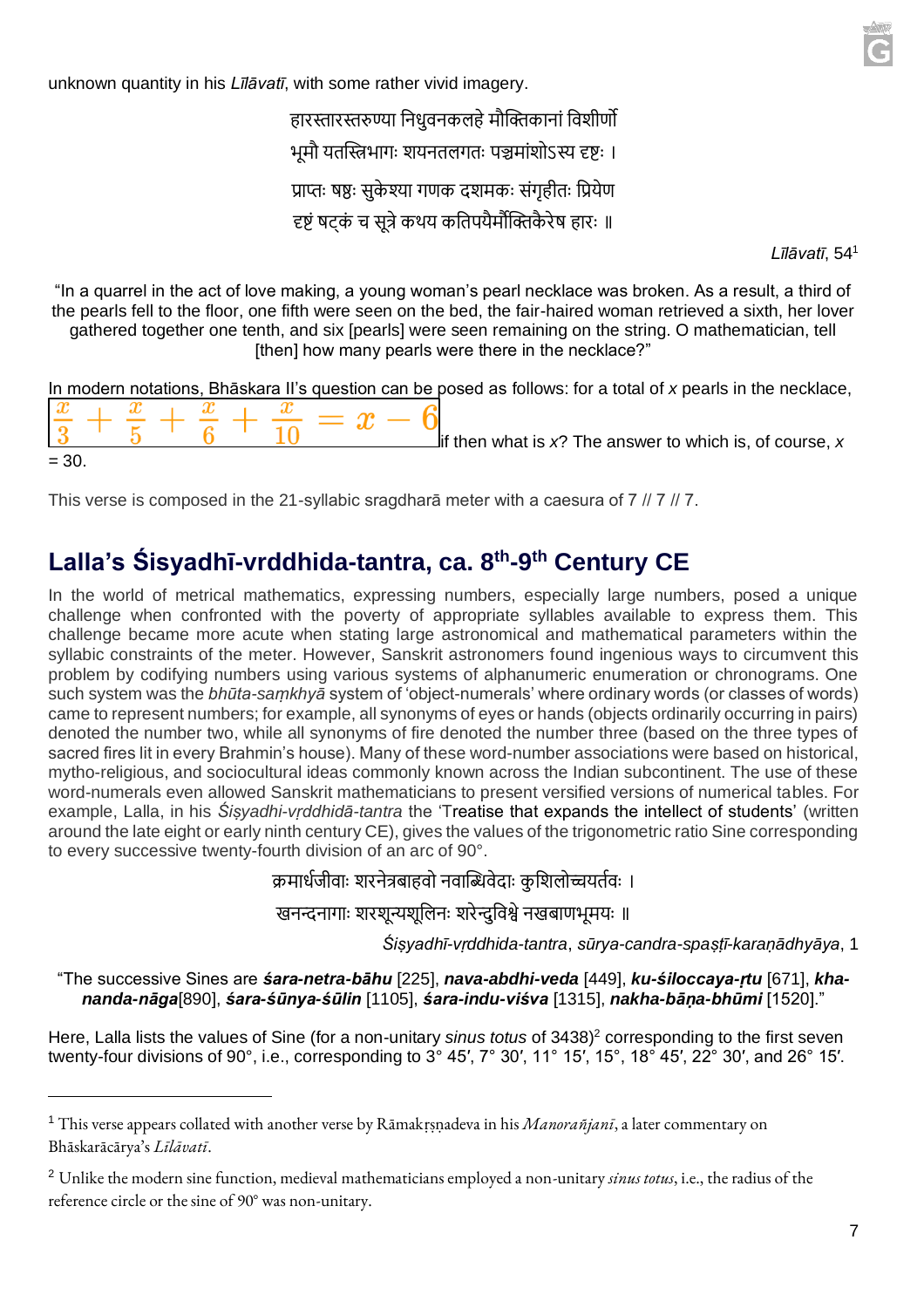The *bhūta-saṃkhyā* numerals seen in the verse above translate as

- *śara-netra-bāhu* arrow-eyes-hands
- *nava-abdhi-veda* nine-ocean-*veda*s
- *ku-śiloccaya-ṛtu* earth-mountain-seasons
- *kha-nanda-nāga* sky-delight-serpents
- *śara-śūnya-śūlin* arrow-void-spears
- *śara-indu-viśva* arrow-moon-worlds
- *nakha-bāṇa-bhūmi* nail-arrow-earth

The remaining Sine values are also expressed in the *bhūta-saṃkhyā* numerals; all three verses are composed in the 12-syllabic *vaṃśasthavila* meter with a caesura of 5 // 7.

### **Āryabhata II's Mahā-siddhānta, ca. mid-10th Century CE**

Other Sanskrit astronomers contrived other systems of alphanumeric enumeration to represent large astronomical parameters in their texts. For example, Āryabhaṭa II (*fl*. mid tenth century CE), in his *Mahāsiddhānta* or the 'Great treatise', used a variation of the *ka-ṭa-pa-yādi* system to represent the integer-number of revolutions of the planets in a period of one *kalpa*, where a *kalpa* is a period of 4.3 billion years. The *kaṭa-pa-yādi* system is a system where the thirty-three Sanskrit consonants are successively mapped to the individual decimal digits. And while this system allowed for conciseness and versatility in setting large numbers to meter, it often meant that verses contained sequences of nonsensical syllables that were simply unmemorable. For instance, we see here that Āryabhaṭa II's use of the *ka-ṭa-pa-yādi* system in his *Mahāsiddhānta* to indicate the number of revolutions of the Sun, the Moon, and Mars in one *kalpa.* His syllabic sequences, while metrically sound, are semantically meaningless.

कल्पे सूर्यादीनां भगणा घडफेननेनननुनीनाः। मथथमगग्लभननुनाः खखझतजोगीपनीनोनाः ॥

#### *kalpe sūryādīnāṃ bhagaṇā ghaḍaphenanenananunīnāḥ* | *mathathamagaglabhananunāḥ khakhajhatajogīpanīnonāḥ* ||

*Mahāsiddhānta* (*graha-gaṇitādhyāya*), 1.7

"In a *kalpa*, the integer-number of revolutions [of the seven planets] beginning with the Sun etc. are *ghaḍa-phe-na-ne-na-na-nu-nī-nāḥ* [i.e., 4,320,000,000 for the Sun]; *ma-tha-tha-ma-ga-gla-bha-na-nu-nāḥ* [i.e., 57,753,334,000 for the Moon]; *kha-kha-jha-ta-jo-gī-pa-nī-no-nāḥ* [i.e., 2,296,831,000 for Mars]..."

## **Bhāskara I's Mahā-bhāskarīva, ca/ Early 7th Century CE**

In comparison to the concrete object-numerals of the *bhūta-saṃkhyā* system, the encoding of numbers using the *ka-ṭa-pa-yādi* system didn't quite gain widespread use among medieval Sanskrit astronomers, with the exception of perhaps the astronomers from the Nila school in South India. The object-numerals offered a more convenient (and meaningful) way to include numbers in various mathematical statements; statements that sometimes included ingenious algebraic insights set to the most commonest of meters. For example, Bhāskara I, who we encountered earlier as the mid-seventh century commentator of the older Āryabhaṭa (*fl*. fifth century CE), wrote a more extensive work called the *Mahā-bhāskarīya* or the 'Great work of Bhāskara' in the early parts of the seventh century CE. In this work, he describes, rather remarkably, an approximate quadratic expression for the Sine of an arc in degrees. Bhāskara's words may have been arranged to the common 8-syllabic *anuṣṭubh* or *śloka* meter—the most common meter found among the verses of the Bhagavad Gita—but the mathematics they describe is anything but common.

चक्रार्धांशकसमुहद्विशोध्या ये भजांशका ॥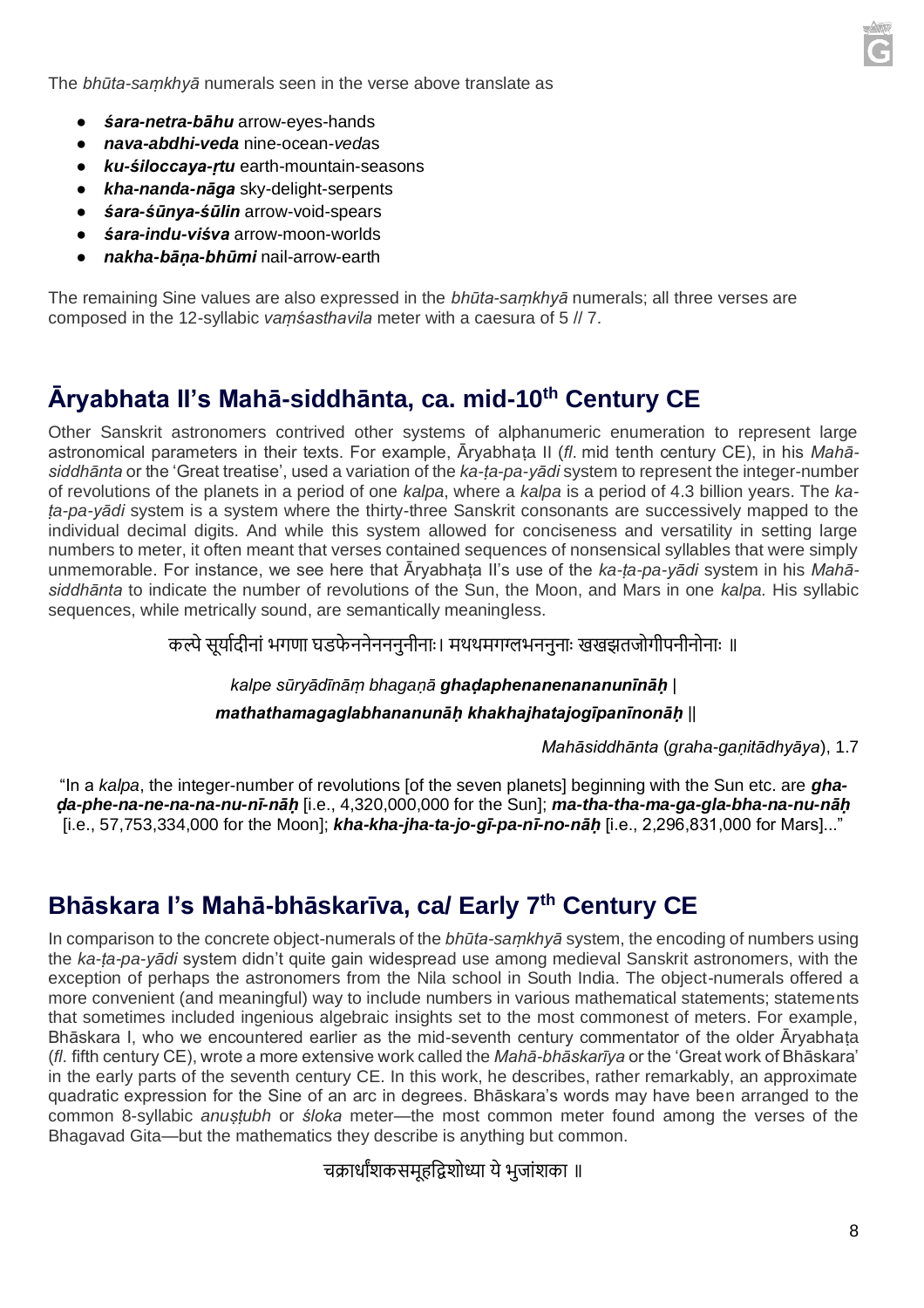

#### तच्छेषगुणिता द्विष्ठाः शोध्याः खाभ्रेषुखाब्धितः । चतुर्थांशेन शेषस्य द्विष्ठमन्त्यफलं हतम् ॥ (*śloka* meter)

#### *Mahā-bhaāskarīya* 7.17*cd*–18

"The degrees of the arc, subtracted from the total degrees of half a circle [i.e., 180°], multiplied by the remainder from that [subtraction], are put down twice. [In one place] they are subtracted from *sky-cloudarrow-sky-ocean* [i.e., 40500]; [in] the second place, [divided] by one-fourth of [that] remainder [and] multiplied by the final result [i.e, multiplied by the *sinus totus*] "

In modern notations, for an arc *x°*, Bhāskara I claims



While these sort of sonorous recitations served as a mnemonic to recollect the general procedure, they often required a more nuanced understanding to fully appreciate the subtle algebra. Just looking above, we can see how rendering the awkward English translation of Bhāskara's Sanskrit verse into modern mathematical notations is not a simple task. Often, we find that what was gained by the beauty and brevity of the meter gets lost in the breaks and brackets while explaining the matter.

#### **On the Etymology of** *Addition,* **ca. 5th Century CE**

This competition between meter and matter allowed Sanskrit astronomers to be very creative in the ways in which they presented their mathematics. As we have seen and heard thus far, encoding numbers became vital to describing mathematics in metrical poetry. Likewise, arithmetic operations like addition, multiplication, division etc. required a large artillery of synonymous words to include them in meters of various lengths. The inherent polysemy of words in Sanskrit, words that are derived from various verbal roots, allowed Sanskrit authors to manipulate their use as they deemed necessary. For example, we see below a selection of wordforms used to describe the operation of *addition* by the older  $\bar{A}$ ryabhata in his  $\bar{A}$ ryabhatīya (499 CE):

| 1. Forms derived from as (with the prefix sama)                       |              | 'to abide or sit together' |
|-----------------------------------------------------------------------|--------------|----------------------------|
| 2. Forms derived from <i>i</i> (with the prefix anu, upa, sama, saha) |              | 'to meet or be connected'  |
| 3. Forms derived from kal (with the prefix san)                       |              | 'to accumulate'            |
| 4. Forms derived from ksip                                            |              | 'to throw or scatter'      |
| $5.$ Forms derived from <i>ci</i> (with prefix <i>upa</i> )           | 'to pile up' |                            |
| $6.$ Forms derived from $d\bar{a}$                                    |              | 'to give'                  |
| f. Forms derived from pind                                            | 'to heap'    |                            |
| 8. Forms derived from prc (with prefix sam)                           |              | 'to mix or mingle'         |
| 9. Forms derived from <i>misr</i>                                     | 'to combine' |                            |
| 10. Forms derived from vrdh                                           |              | 'to increase or grow'      |
| 11. Forms derived from yu/yuj                                         |              | 'to unite, yoke, or tie'   |

The freedom to choose words *ad libitum* allowed these authors to play on their meaning in more ways than simply conveying their mathematical intentions.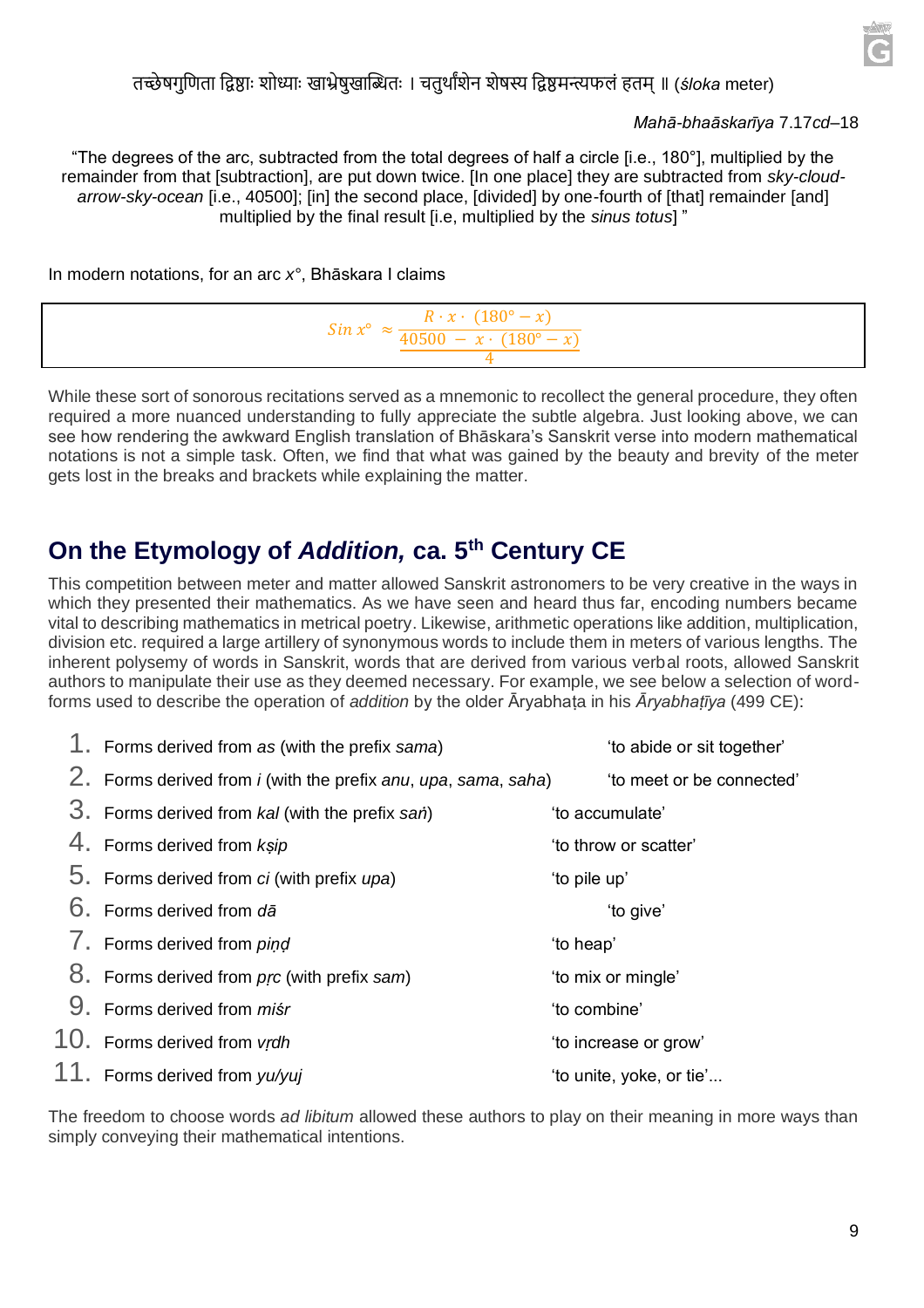

# **Nīlakantha Somayāji's Tantrasaṅgraha (1500 CE)**

And perhaps, one of finest examples of this numerical poetry can be seen in the writings of Nīlakaṇṭha Somayāji, a fifteenth century commentator on Āryabhaṭa's *Āryabhaṭīya* and a famous proponent of the Nila school of medieval Keralese astronomers and mathematicians from Southern India. Right at the very beginning of his seminal treatise on astronomy, the *Tantrasaṅgraha*, Nīlakaṇṭha offers what appears to be a homage to his chosen deity, Visnu—also called Nārāyana.

#### हे विष्णो निहितं कृत्स्नं जगत्त्वय्येव कारणे । ज्योतिषां ज्योतिषे तस्मै नमो नारायणाय ते ॥

*he viṣṇo nihitaṃ kṛtsnaṃ jagat tvayyeva kāraṇe | jyotiṣāṃ jyotiṣe tasmai namo nārāyaṇāya te ||*

*Tantrasaṅgraha,* 1.1

"**O Viṣṇu! Embodied in you** is the entire universe, [you] who are the very cause of it. My salutations to you Nārāyaṇa, [you] who are the source of radiance of all things that radiate."

However, when the words *he viṣ-ṇo ni-hi-taṃ kṛts-naṃ* 'O Viṣṇu! Embodied in you' is interpreted with the *ka-ṭa-pa-yādi* system, it denotes the number 1,680,548. This number is a hidden astronomical parameter: it indicates the number of civil days since the beginning of the *kaliyuga* or the epoch (conventionally considered as the 17 February 3102 BCE). In Gregorian dates, this number corresponds to 22 March 1500 CE—the date on which Nilakaṇṭha composed his *Tantrasaṅgraha*.

#### **In Closing**

The history of Sanskrit mathematics is a history that runs its course following the ebb and flow of innovation, inspiration, and imitation. As mathematical ideas from within and beyond the borders of India came to cohabit the minds of medieval Sanskrit mathematicians, the language they found to express themselves flirted with poetry in ways that enriched their thinking. Poetry became the vehicle of thought instead of an embellishment to it, and it is in this fact, if not in much else, that Sanskrit mathematics allows us to see how mathematical insights can be conceived and conveyed in modalities very different to what we are commonly accustomed to.

© Dr Misra, 2021

#### **Further Reading**

- 1. *Mathematics in India* by Kim Plofker. Princeton University Press 2009.
- 2. *The Mathematics of India, Concepts Methods, Connections* by P P Divakaran. Springer 2018.
- 3. *Contributions to the History of Indian Mathematics* edited by Gérard G. Emch, R. Sridharan, and M. D. Srinivas. Springer 2005.
- 4. *The Lost Age of Reason, Philosophy in Early Modern India 1450–1700* by Jonardon Ganeri. Oxford University Press 2011.
- 5. *Sanskrit Prosody: Its Evolution* by Amulyadhan Mukherji. Rabindra Bharati University 2000.